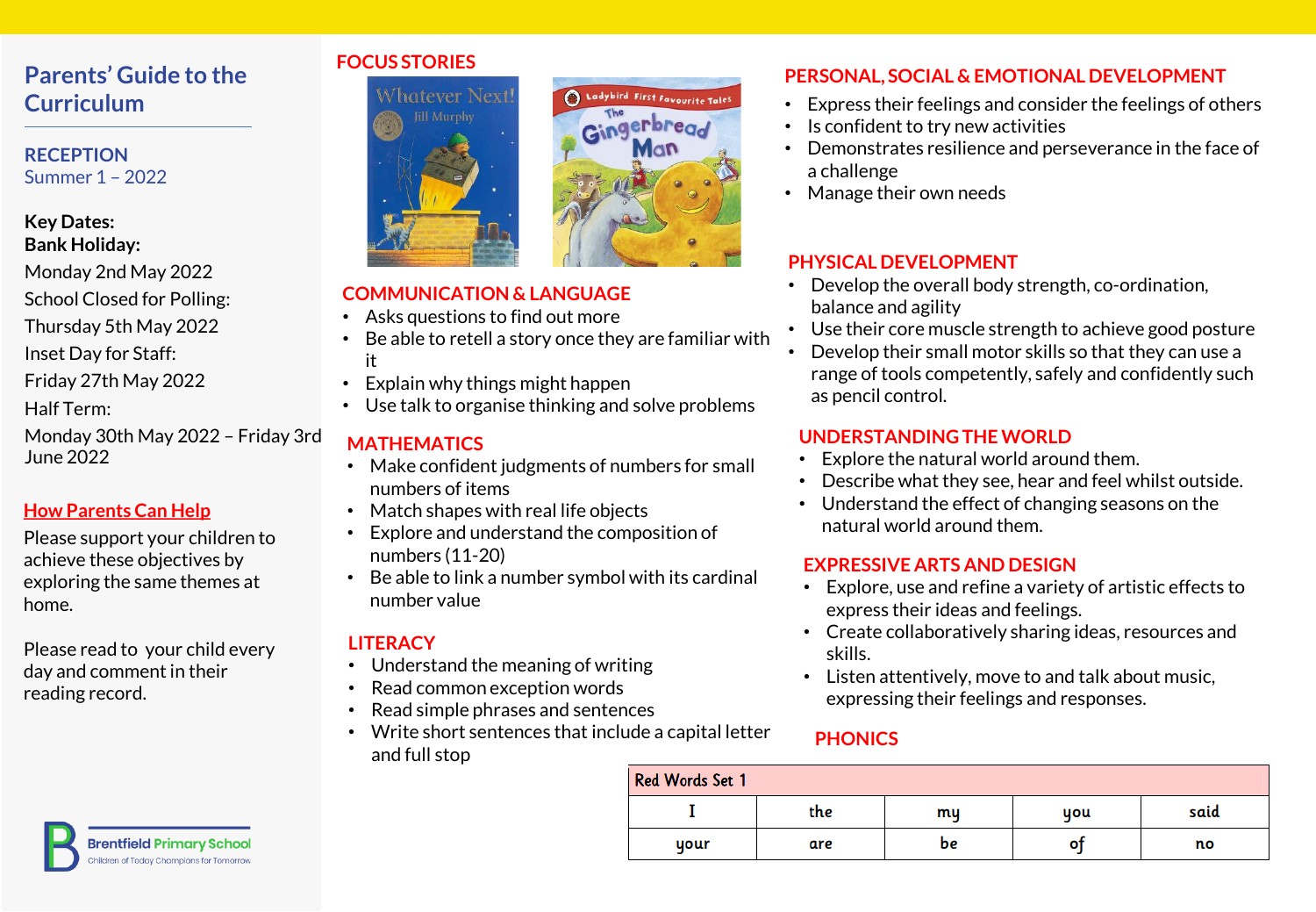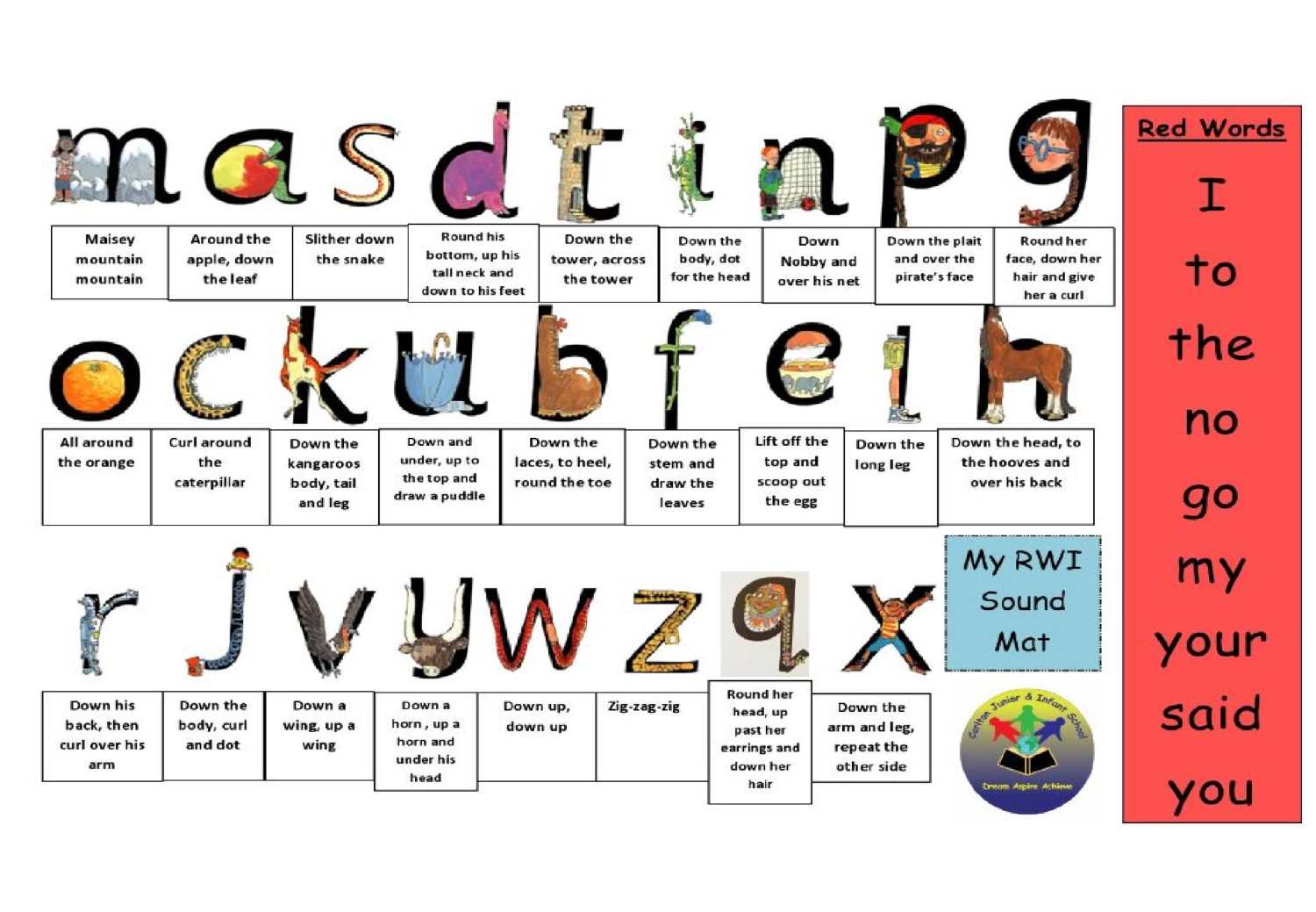|                  |     |       |      |       | <b>RWI GREEN WORD CARDS (PARTI)</b> |       |       |
|------------------|-----|-------|------|-------|-------------------------------------|-------|-------|
| m, a, s, d, t    | 1.1 | at    | mat  | sat   | mad                                 | dad   | sad   |
| i, n, p, g, o    | 1.2 | gap   | pan  | top   | got                                 | dog   | pin   |
|                  |     | tip   | pig  | dig   | sit                                 | it    | in    |
|                  |     | on    | and  | an    |                                     |       |       |
| c, k, u, b, f    | 1.3 | up    | cupp | mud   | kit                                 | bed   | get   |
|                  |     | met   | bin  | bad   | cat                                 | can   | cot   |
| e, l, h, sh, r   | 1.4 | hen   | hit  | had   | fan                                 | fat   | log   |
|                  |     | shop  | fun  | lip   | fish                                | ship  | let   |
| j, v, y, w, th   | 1.5 | jet   | wet  | vet   | yes                                 | wish  | web   |
|                  |     | yet   | jam  | yap   | jog                                 | win   |       |
|                  |     | yum   | rat  | red   | run                                 |       |       |
| z, ch, qu, x, ng | 1.6 | wing  | chin | thick | chop                                | chat  | quit  |
|                  |     | quiz  | sing | thing | bang                                | this  | thin  |
|                  |     | fix   | six  | zag   | zip                                 | fox   | box   |
| nk, ck           | 1.7 | stink | wink | back  |                                     |       |       |
|                  |     | skin  | slid | slip  | grin                                | prop  | pram  |
|                  |     | from  | clip | gran  | hand                                | stand | stamp |
|                  |     | flop  | frog | jump  | black                               | flag  | think |
|                  |     | skip  | best | trip  | blob                                | brat  | drip  |
|                  |     | drop  | blip | fluff | dress                               | huff  | mess  |
|                  |     | test  | trap | spit  | stop                                | spot  | strop |